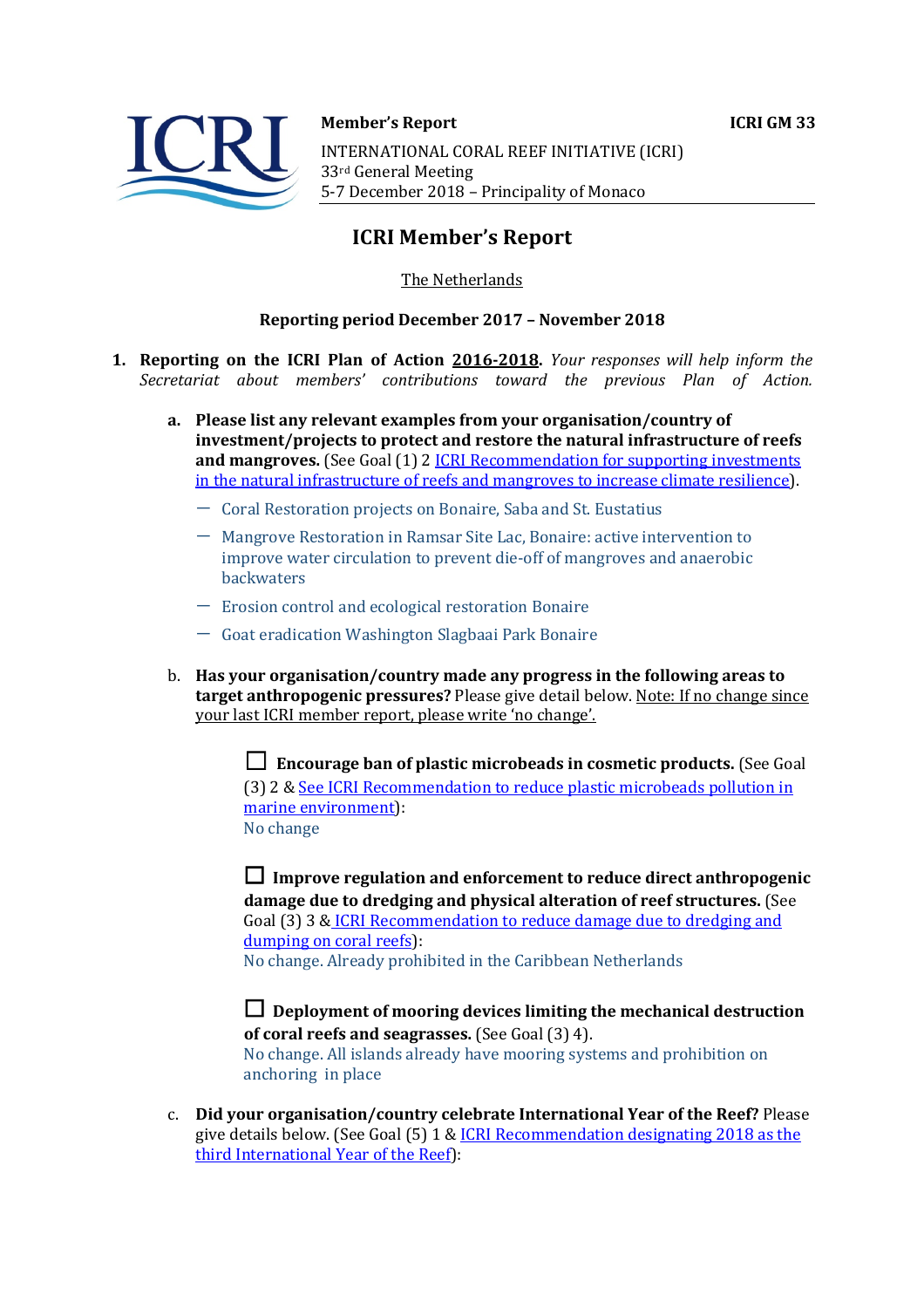Yes, IYOR highlighted in 'Bionews' publications, Coralpallooza event by Coral Restoration Foundation Bonaire.

2. Contribution to the ICRI Plan of Action 2018-2020 and upcoming ICRI general **meetings.** *Your responses to the following questions will assist the Secretariat in assessing contributions towards the major themes of the draft ICRI Plan of Action 2018-2020.* 

## **Theme 1 - Promote effective and adaptable solutions to improve the protection of coral reefs**

- a. Which of the below topics do you consider to be the three top challenges that **your organisation faces in managing coral reefs?** Please select from the options below:
	- $\boxtimes$  Climate change impacts
	- $\Box$  Inadequate planning, zoning and management
	- $\Box$  Unsustainable resource extraction
	- $\Box$  Tourism and recreation
	- ☐ Shipping
	- $\boxtimes$  Coastal development
	- $\Box$  Dredging
	- $\Box$  Illegal and destructive fishing
	- $\Box$  Fish and coral trade
	- $\Box$  Marine debris
	- $\boxtimes$  Other. Please specify: Erosion due to overgrazing by free roaming invasive grazers (goats, donkeys)
- b. **Please list any examples of innovative management practices that your organisation/country is involved in, such as use of VMS, drones & ecological mooring devices.** Include their limits, conditions of implementation, financing and an assessment of their results and links for more information if possible. *-*
- c. Please list any examples of innovative funding for management that your **organisation/country is involved in.** Include their limits, conditions of implementation, financing and an assessment of their results and links for more information if possible. *-*
- d. Please list any examples of leading practices, techniques and strategies for **building reef resilience that your organisation/country is involved in.** Include their limits, conditions of implementation, financing and an assessment of their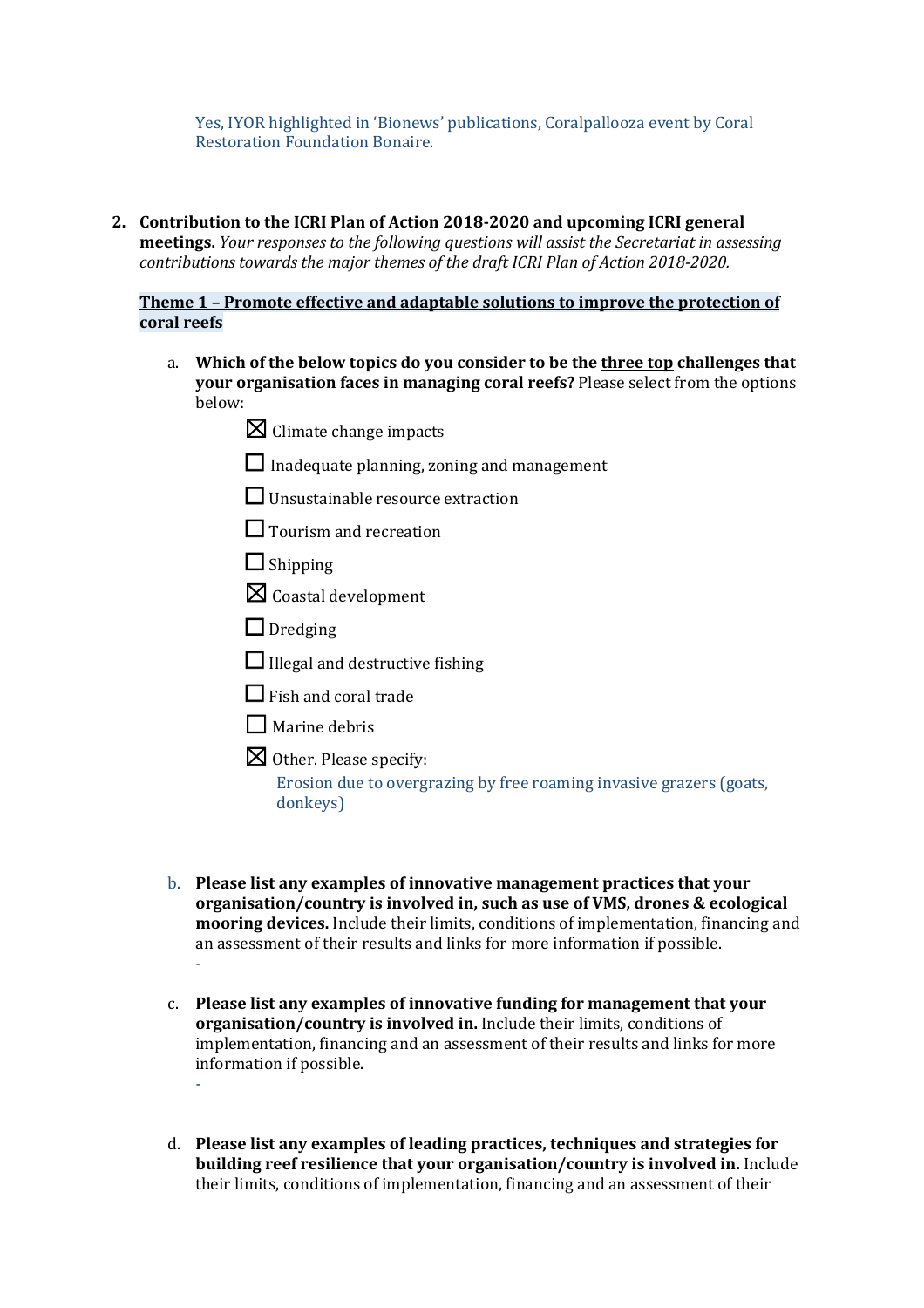results and links for more information if possible.

e. Please list any examples of leading practice reef restoration mechanisms that **your organisation/country is involved in.** Include their limits, conditions of implementation, financing and an assessment of their results and links for more information if possible.

### **Theme 3 - Support communities reliant on coral reefs**

*-*

*-*

- **f.** Is sustainable tourism development a significant challenge for your **organisation?** If so please include detail below of the kinds of challenges faced and your strategies to deal with them.
	- $-$  increasing numbers of cruise tourists put increasing pressure on sensitive reef areas.

> research was initiated to quantify presence of oxybenzone in such places. This has led the island government of Bonaire to initiate a process to ban oxybenzone containing suncscreens as of 2021

 $>$  management plans will be made for the two most impacted locations which are also Ramsar Sites

**g. Is your organisation involved in activities to raise awareness and encourage action to support communities reliant on coral reefs?** Please include details below. NA

### **Theme 4 - Help to reduce anthropogenic threats to coral reefs, particularly those that occur at a global or regional scale**

- **h.** What activities is your organisation involved in to elevate awareness of the **global nature of the threat of climate change to coral reefs?** Please include details helow
- **i.** Has your organisation made any progress in dealing with destructive fishing **and trade?** Please include details below. NA
- j. Has your organisation made any progress in dealing with marine debris? Please include details below. The island government of Bonaire has initiated a process to ban single use plastics as of 2020
- **3.** Would you like to report on your activities during the ICRI GM? Please give details below.